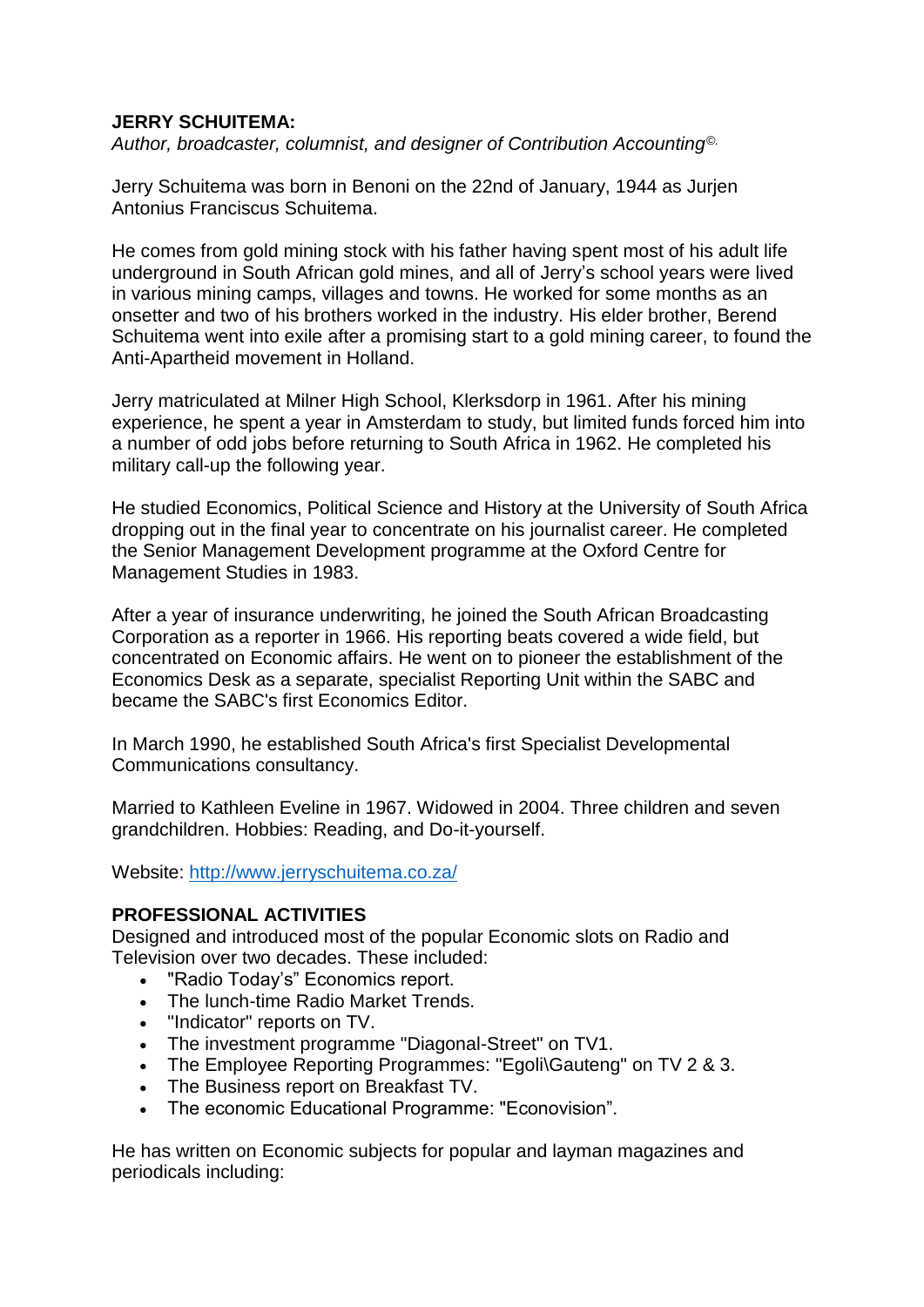Reader's Digest; Rapport; Mining Sun; Retail World; Black Enterprise Magazine. Management Today; The Chartered Accountant; HR Management; Convergence; The Star (Workplace); People Dynamics; HRHighway. He has authored 4 books.

["Econosense"](https://books.google.co.za/books/about/Econosense.html?id=IS4xAQAAIAAJ&redir_esc=y) first published in 1990 simplified economic concepts for the layman but is now out of print. (Foreword by the former minister of Finance, the Hon Barend du Plessis reads: "The author needs little introduction .... as a polished communicator with a particular knack for simplifying complex economic issues.") ["Value through Values"](https://www.amazon.com/Value-Through-Values-Giving-Creating/dp/0620376546?ie=UTF8&*Version*=1&*entries*=0) Published in 2007 examines values and ethics in business and economics and is more fully described below. ["Empathy"](https://www.amazon.com/Empathy-power-within-Jerry-Schuitema-ebook/dp/B00O2WXCHK) and ["Common](https://www.amazon.com/Common-Purpose-Fate-business-empathy-ebook/dp/B00O293TWG)  [Purpose; Common Fate"](https://www.amazon.com/Common-Purpose-Fate-business-empathy-ebook/dp/B00O293TWG) were published as e-books in 2015.

# **EXPERIENCE**

Mining (Onsetter); Insurance underwriter; Broadcasting and Economics journalism. Studied Management at Templeton College; Oxford University as part of the Rosholt Fellowship; and this included a fortnight sabbatical at Time Magazine, New York. Attended for coverage, many conferences including many annual conventions of leading Business and Labour representative organisations. Attended 10 annual meetings of the International Monetary Fund and the World Bank. Broadcasting career has ensured intense exposure to a wide variety of Economic and associated affairs, including financial, company, macro-economic, and labour issues.

# **AWARDS:**

- 1979. Sanlam Financial Reporting prize in the TV category.
- 1981. Sanlam Financial Reporting prize in the TV category;
- 1982. First winner of the Rosholt Fellowship in Executive Journalism;
- 1984. Sanlam Financial Reporting prize in the TV and Radio category;
- 1988. F A K Prestige Prize for his contribution to Afrikaans Economic reporting;
- 1988. SABC Management Artes Award for his contribution to enhancing Economic Awareness and promoting the concept of management accountability to employees in the public Media.
- 1990. Consumer Council Certificate for contribution to consumer awareness.

# **CITATIONS AND NOMINATIONS**

- 1976. Artes nomination: Coverage of the Swaziland Mineral Resource conference.
- 1979. Artes nomination: South Africa and the IMF.
- 1981. Artes nomination: 12 Months after the Carlton conference.
- 1982. Artes nomination: Gold: its role as money.
- 1987. Development Bank: Contribution to the enhancement of understanding of development issues.
- 1988. Artes Nomination: The Labour Communication crisis.
- 1990. Vanderbijlpark Afrikaanse Sakekamer. Contribution to Economic coverage in Afrikaans and coverage of AHI affairs.
- 1990. Minister of finance, Mr Barend du Plessis. "My association with him in more than a decade as Economics broadcaster, has convinced me of his indefatigable missionary zeal in enhancing economic awareness." (Foreword: "Econosense".)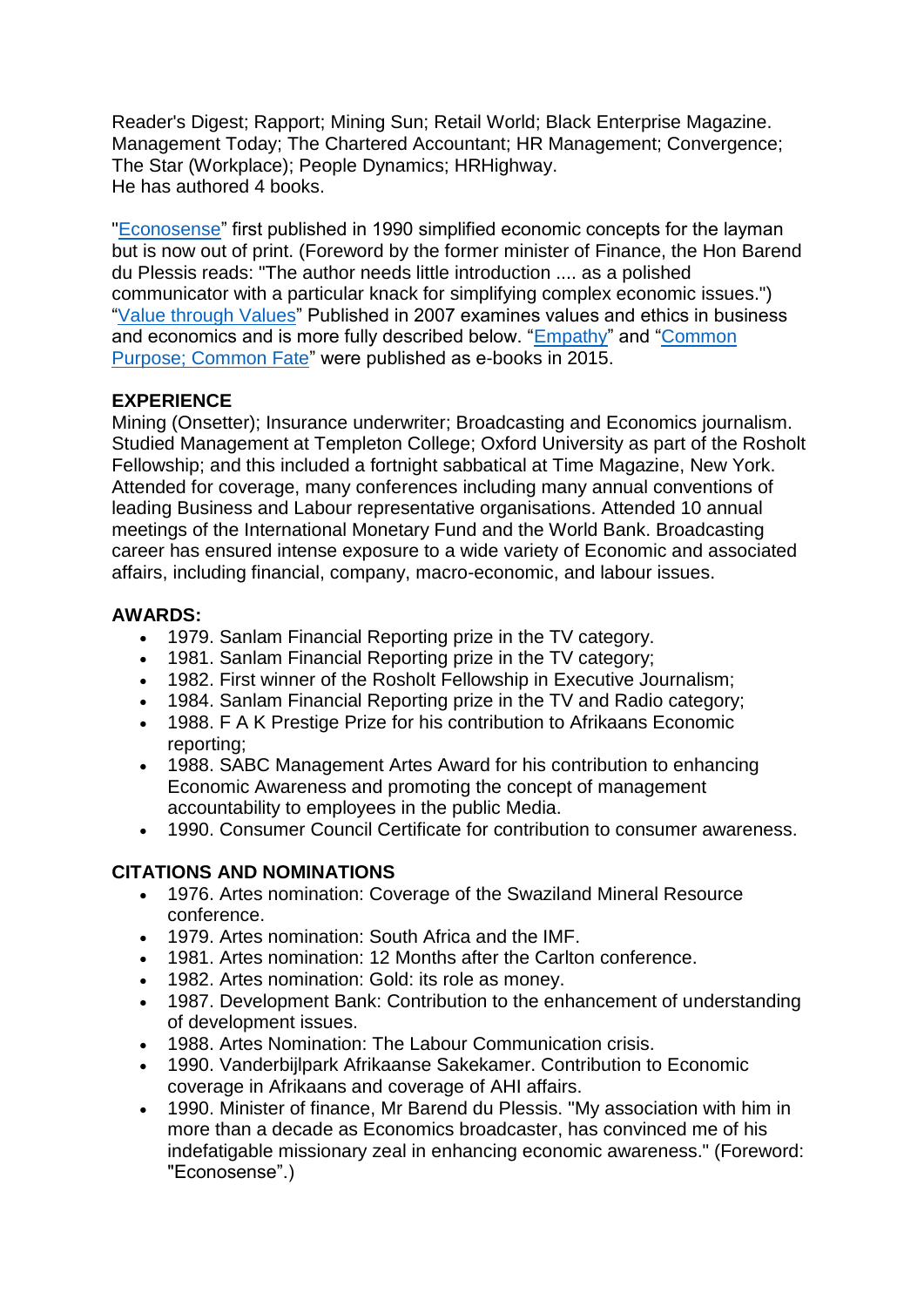### **COMPANY MODELLING AND [CONTRIBUTION ACCOUNTING©](http://www.moneyweb.co.za/moneyweb-opinion/changing-the-conversation/)**.

The conviction that the narrow profit driven company model is self-destructing and still covertly expresses labour as an exploitable commodity led to the development of the Market driven, Contribution Accounting© model, based on the powerful CARE AND GROWTH principles which have become the hall-mark of Schuitema Associates of which he was the principal founder after a business rescue of his brother Etsko's fledgling leadership consultancy. Etsko, and a partner were the cofounders. Together with the leadership work, and under Jerry Schuitema's direction, Schuitema Associates was able to offer a comprehensive turnaround intervention based on growth as opposed to containment implied in conventional re-engineering. This work has been given much greater clarity and comprehensiveness under the new company Value through Values (Pty) Ltd and now in retirement as an independent counsellor.

#### **EMPLOYEE REPORTING**

Jerry Schuitema has done extensive research into the concept of employee communication and contextual economic communication as a natural extension of his commitment to the enhancement of Economic awareness. He first became interested in the subject with the realisation some years ago, that public broadcasting had a limited role to play in improving understanding of economic issues, and that far more could be achieved with a structured, educational approach on the work floor. His l2-week study period at the then Oxford Centre for Management Studies (now named "Templeton College"), gave him the opportunity to examine techniques of Employee Reporting and their achievement in Britain and Europe. He worked closely with the Unisa "Project Free Enterprise" team, and his concept of Employee Reporting has received special mention in their 1989 report on employee misconceptions.

He has also worked with the accounting profession, on content and presentation of relevant financial information for employee Accounting practices. He has also had four articles on the subject published in "Accountancy SA". He established the Employee Reporting programmes: Egoli\Gauteng on TV2\3 as a commitment to management's public accountability to the employee, and these programmes were considered to be the first of their kind in a world where public accountability is assumed to be the sole domain of the shareholder. This pioneering effort has had highly favourable labour response and received a Special SABC Management Artes award.

The core of the employee communications work has crystallised into a single, powerful focus on Wealth Creation and value driven market principles. This theme has gained momentum and is rapidly being adopted by other actors in the field. His public appearances in this regard include numerous writings; seminars and speeches, including those under the auspices of the Free Market Foundation, The National Productivity Institute and the Public Relations Institute of South Africa. In 2003 he left Schuitema Associates to form the Value through Values group. In 2006 VtV (Pty) Ltd was taken over by Soul Circle (Pty) Ltd. His work has been applied at many South African companies such as South African Airways, Pick 'n Pay, A.E.L., Tredcor, Sentrachem, Sasol, S.A.B., Momentum Life, Firstrand Group, Absa, NCP and small enterprises such as Empire Dairies and Midrand Panelbeaters.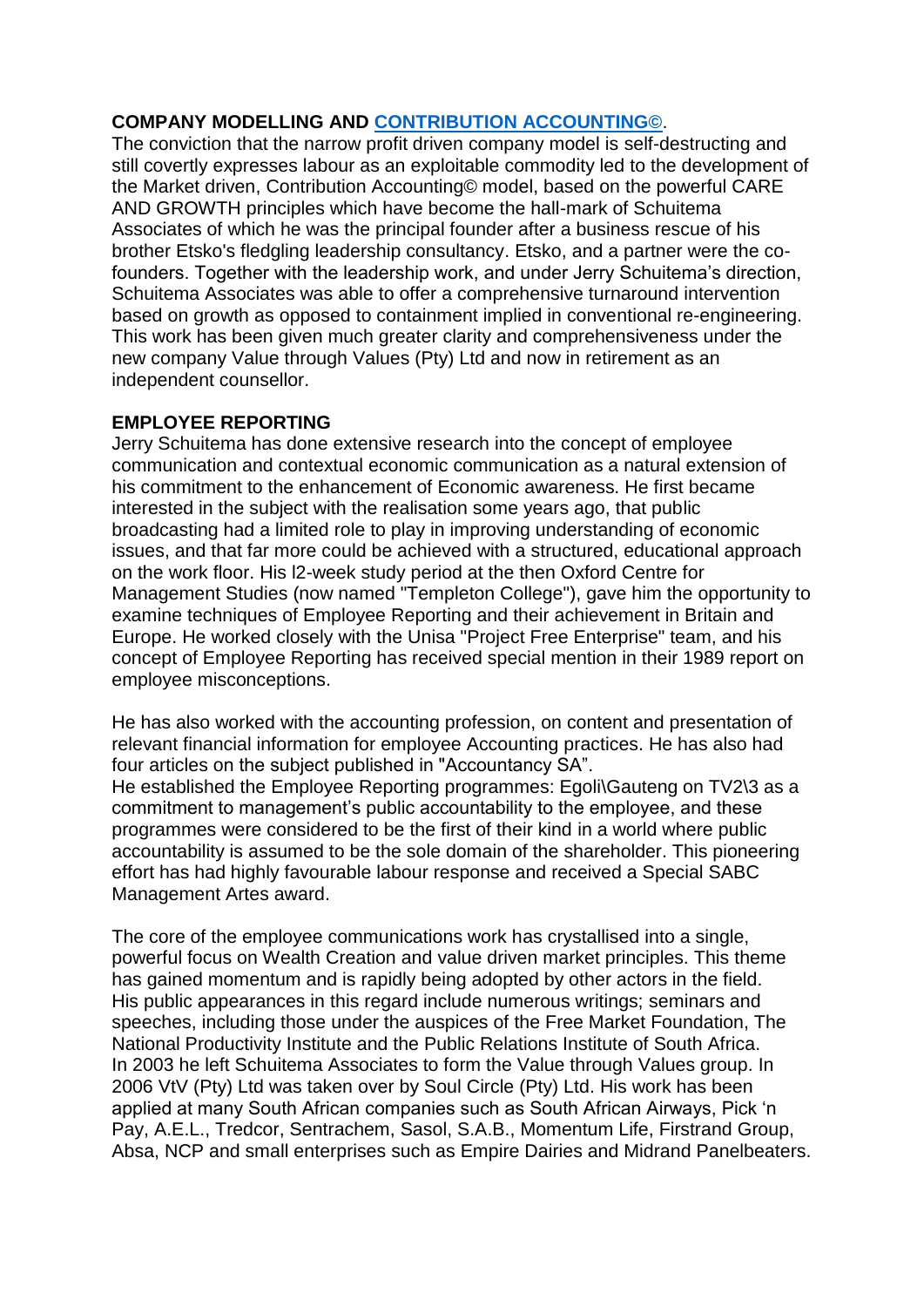#### **THE PHILOSOPHY**

The book, "Value through Values" examines the impact of value driven economic behaviour over a very broad front from individual success and contentment to country and company performance. The treatise shows the extent to which a change in behaviour could effect virtually all aspects of a collective, casting a new light on key issues such as ethics, governance, transparency, employee commitment, fortune sharing, accounting practices, investment, and sustainability. In his foreword to the work, Pick 'n Pay chairman Raymond Ackerman says: "It really is a treatise on 'Corporate Governance', but Corporate Governance voluntarily implemented by Business Leaders to create a successful Company, a successful Economy and a vibrant country. It is a practical formula which just needs to have passion, clarity, and the heart to pursue it to the ultimate, thereby fulfilling the aims and objectives of the Company and its employees.

"I commend Jerry for putting this book together in such a meticulous and meaningful way. He has played a leading role in Business, and I think this pioneering work of his is not only timely, but deserves to be read and studied by Business Leaders and students in the years ahead".

Other endorsements said:

"The one thing which stands out above all others during the couple decades I've known Jerry is the way he has inspired many of us to think deeply about ethics and values. And how we can use them to make a contribution in business and our daily lives. This manuscript will help his carefully considered ideas reach a wider audience. Jerry is usually ahead of the game. With this book, though, his timing is impeccable. Bravo."

Alec Hogg. Founder and Editor in Chief: Moneyweb Business News.

"It is a well written testament to Jerry's humanity. I was moved beyond words by the introduction. People constitute Society and interact with each other in many different ways. Some interactions are positive and add to the common good and some are negative and diminish society. But it is always within the gift of the individual as to how he will interact.

So much of life is dominated by commercial interaction. The concepts of the smart deal, profit and value are absorbed at an early age and then acted upon for the rest of our lives especially in our dealings with others. Business is constituted by these very people - us - and it is we who choose its character and determine its predilection to add to the common good. It is this value in a Business Endeavour that will secure its legacy in Society and contribute mightily to a sustainable and coherent proposition for value creation for shareholders, employees, communities - for society as a whole. This book makes the case for this in a simple but powerful way." Mick Davis. Former CEO Xtrata Mining and Resource Group.

"I have read this book with great interest, as it confirms what I believe good managers have always instinctively practiced. This is the insistence that moral values, such as honesty and integrity, rank equally with technical excellence in staff and client relationships to secure long-term sustainability.

Jerry Schuitema gives us methods of evaluating these values. It should help senior executives to select potential leadership candidates on their ability to foster common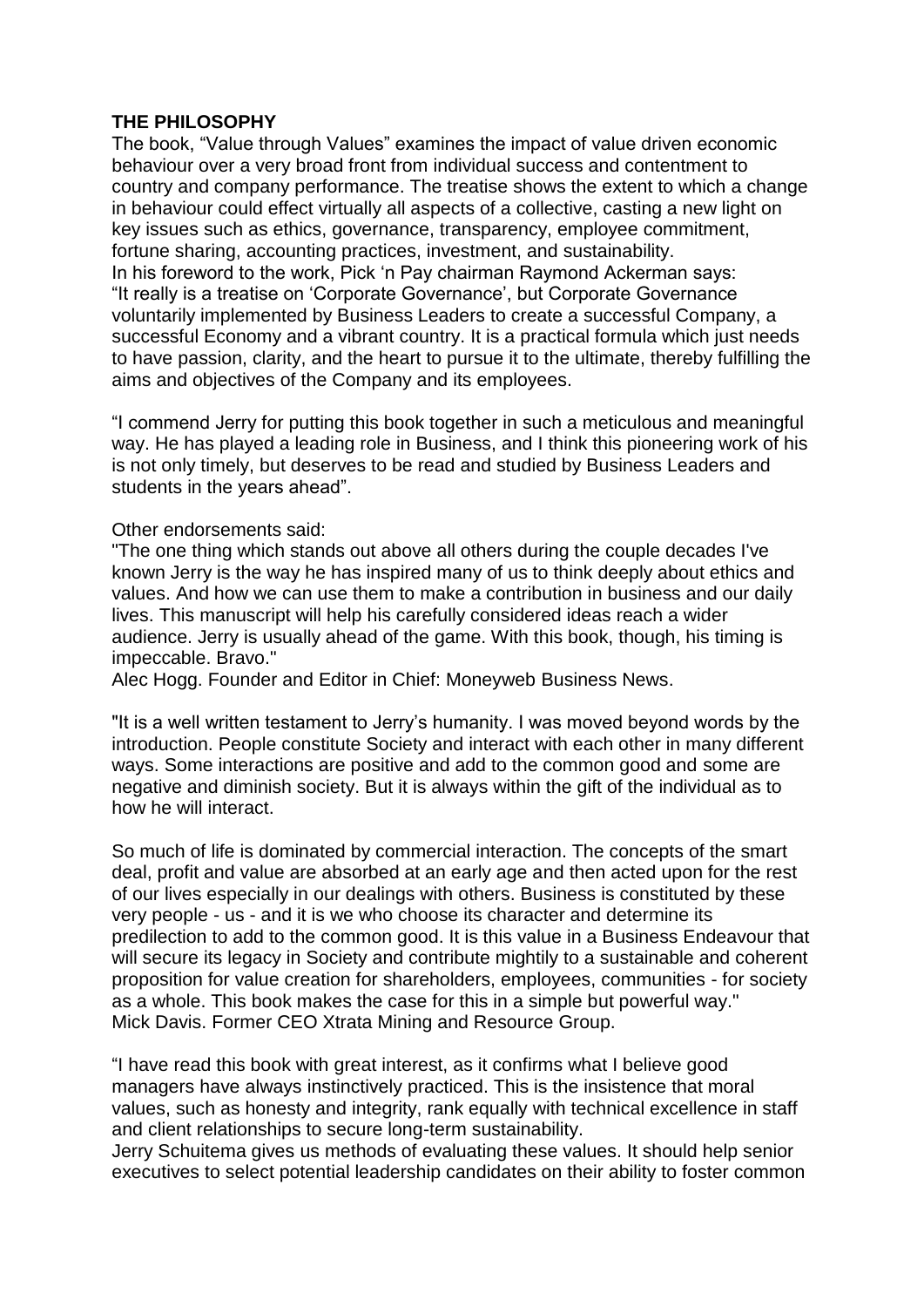purpose and common fate in their companies. It should be good reading for such candidates."

Frank Aab (the late). Former Chairman, Concor Civil Engineering.

"I have always been impressed by Jerry Schuitema's writings. He has exhibited a deep understanding of the need to strike a proper balance between man as homo economicus, and the person who draws his or her inspiration and motivation in social and economic dealings from appropriate ethical values."

Ali Allawi. Economist, Investment Banker, former Minister of Finance and Defence in the Iraqi Transitional Government, Author: The Occupation of Iraq. Winning the War, losing the peace.

As part of his employee communications and awareness campaigns, Jerry Schuitema collaborated with some of South Africa's leading employee training departments to develop in house training on business and company figures. This led to the design of his two flagship programmes, [People and Wealth,](https://www.dropbox.com/s/t76fe2xyvtr4gnu/pwblurb.pdf?dl=0) and Inspired [Service.](https://www.dropbox.com/s/0gcm91eoh63ecb7/inspired_serviceblurb.pdf?dl=0) The former had great influence on South African Entrepreneur, [Ian Fuhr](http://penguinbooks.co.za/book/get-feeling/9780143538936) in his founding of the beauty franchise chain, Sorbet. In his book "Get that Feeling" he writes: "Through Jerry Schuitema's *People and Wealth* programme, I learnt that business was nothing more than people serving people. Everything else flowed from that."

Jerry mostly received more than 90% good to excellent ratings on his talks and workshops. Feedback from these workshops bear testimony to the power of the message, his passion and the lasting impact he has on his audiences.

"I definitely have been inspired and have learnt something new about me. THANK YOU JERRY!"

"It is fantastic to get information from someone who has had so many experiences and to share it with us."

"Learned a lot and it has opened my eyes."

"This course is highly recommended to anybody and I think if our country can be run in this way of thinking we'll be a lot better off!"

"Very good for me. Thank you very much!"

"There are a lot of unhappy people who need this workshop to put things into perspective."

"Jerry made me realise that there is nothing wrong with giving."

"Jerry made me see things in a different light."

"Jerry is excellent!"

# **PUBLICATIONS:**

- Author of "Econosense" Southern Books. 1st Edition 1990. 2nd Edition 1998. Oxford University Press. (Econosense was prescribed reading at some Tertiary institutions, and recommended reading at others.)
- Author of "Value through Values". Thomas Griffel 2007.
- Author of "Empathy; the power within" and
- "Common Purpose; Common Fate: making business sense of Empathy" in 2015.
- Writer for five years of the Reader's Digest annual Personal Finance feature.
- "Accounting Statements and Unemployment". People Dynamics 1999.